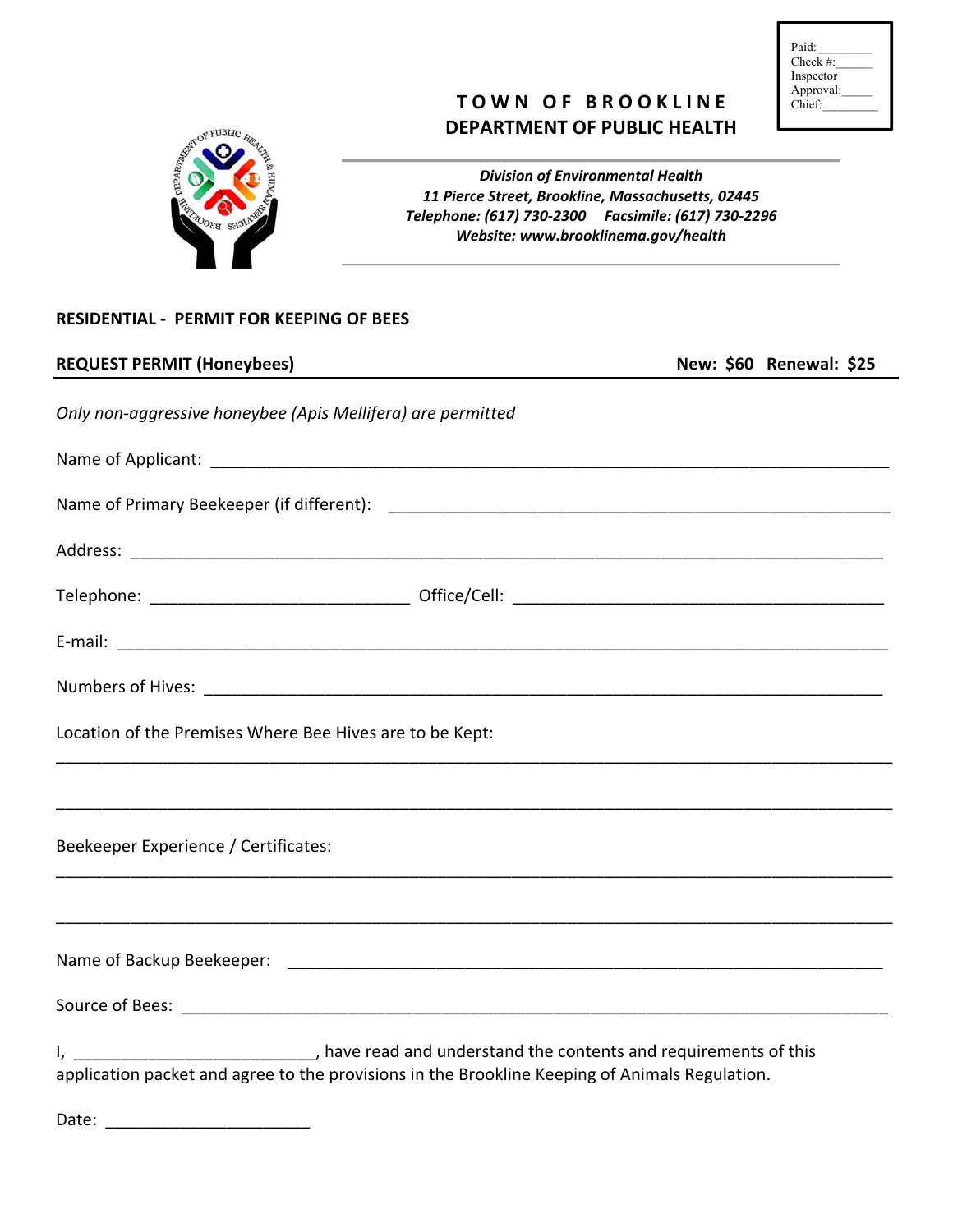# *\*\*\*It is recommended that new applicants begin at the Zoning Department – form attached\*\*\**

## **Please include the following documents to complete the application:**

| - | <b>Building Department Approval</b>                         |  |  |  |
|---|-------------------------------------------------------------|--|--|--|
| - | <b>Brookline Department of Public Health Requirements</b>   |  |  |  |
|   | <b>Emergency Disaster Plan</b><br>$\circ$                   |  |  |  |
|   | Plans for Swarm Suppression<br>$\circ$                      |  |  |  |
|   | Set-up and Hive Structure<br>$\circ$                        |  |  |  |
|   | Hive Maintenance Procedures<br>$\Omega$                     |  |  |  |
|   | <b>Pest Control Procedures</b><br>$\Omega$                  |  |  |  |
|   | Abbutter Notification (completed by Health Dept)<br>$\circ$ |  |  |  |
|   | <b>Permit Application Fee</b><br>$\circ$                    |  |  |  |
| - | <b>Zoning Board Approval</b>                                |  |  |  |

## **Examples of Conditions Established for Permit Issuance**

#### **Bees:**

- The beehive structure must comply with all applicable zoning bylaw requirements.
- Bees must be maintained in moveable-frame hives situated at least 4 inches off the ground to allow ventilation, limit pests, and reduce bottom entrance obstructions. The entrance of the beehive must be oriented to face the opposite direction of the nearest abutting property.
- A constant and adequate water source must be provided on site at all times. The water source should be drained and refilled periodically to prevent mosquito larvae growth and nuisance conditions.
- In the event of nuisance complaints regarding low flight paths of bees through abutting properties, the property owner is advised to install a reasonable physical structure to influence the bees to take a higher flight path as they enter and exit the beehives.
- Hives must be registered with Massachusetts Department of Agricultural Resources. Beekeeping operations must comply with all applicable regulations, inspections, and permitting standards as required by state law.
- The primary beekeeper must demonstrate to the Director of Public Health completion of a beekeeper training course with the Norfolk County Beekeeping Association or another approved training resource. Membership and active participation with the Norfolk County Beekeeping Association is recommended.
- A qualified beekeeper with appropriate training/certificate must be designated to maintain hive operations and respond to all nuisance complaints and other emergencies.
- An operation and emergency plan must be submitted to the Director that describes in detail:
	- a. Physical set‐up and location of hives.
	- b. Routine hive maintenance and integrated pest management (IPM) procedures.
	- c. Corrective actions to be taken under potential nuisance conditions resulting from aggressive or objectionable bee behavior.
	- d. Planned response to possible acute damage to hive and swarm suppression measures. Contact information for qualified personnel to be contacted to assist during swarming and emergency scenarios must be included.
- The Brookline Department of Public Health may reasonably conduct unannounced inspections of beekeeping facilities to ensure compliance with the aforementioned conditions and respond to any nuisance complaints.